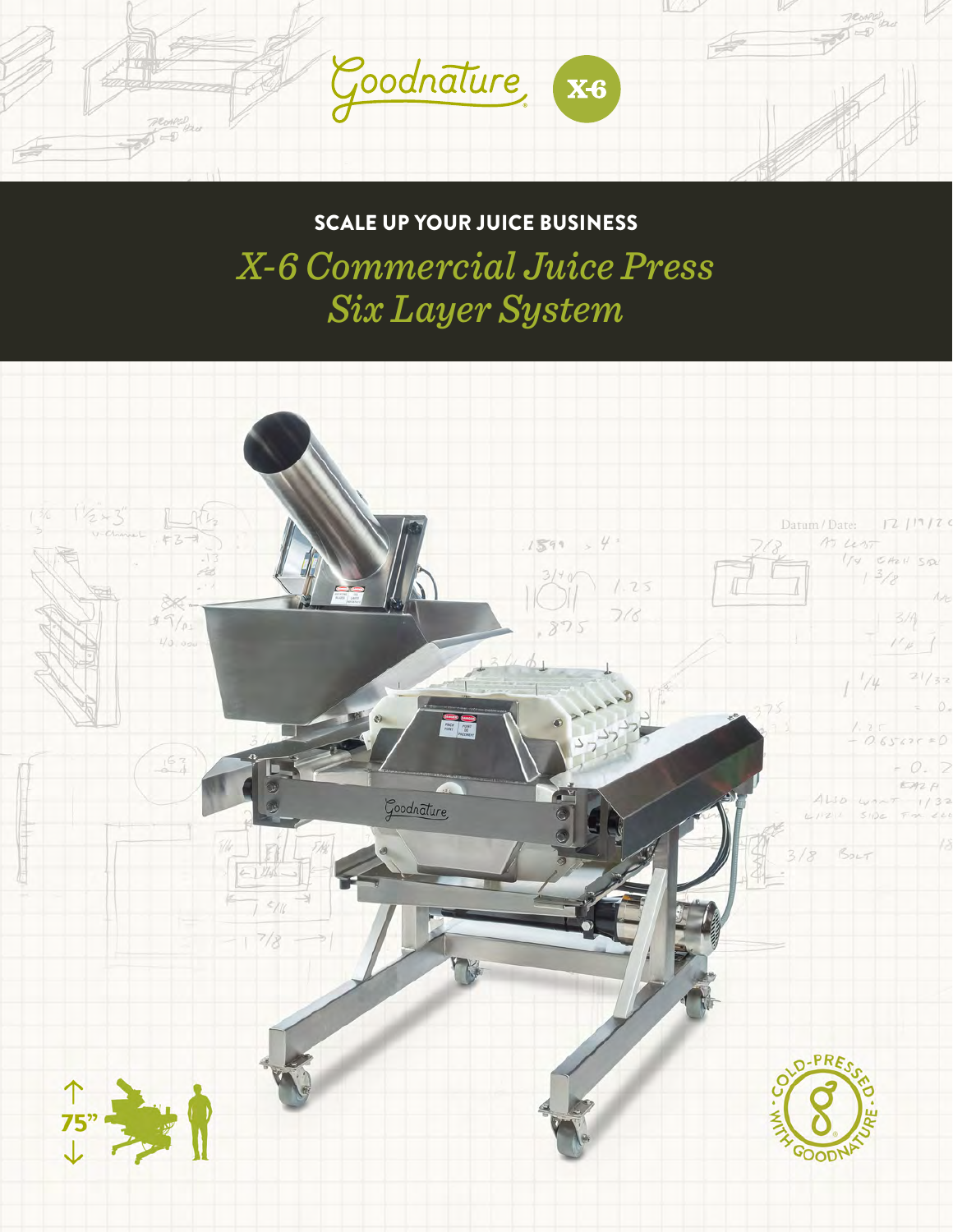## ALWAYS UP TO THE TASK.



The X-6 contains six X-1 sized press bags, ramping up your production for commercial juice and cider production. Producing 40 – 100 US Gallons per hour (150 – 380 Liters), the X-6 produces 320 – 800 twelve oz. bottles/ hour. Used by cold press juice and cider producers, nutmilk producers, and kombucha producers world-wide.